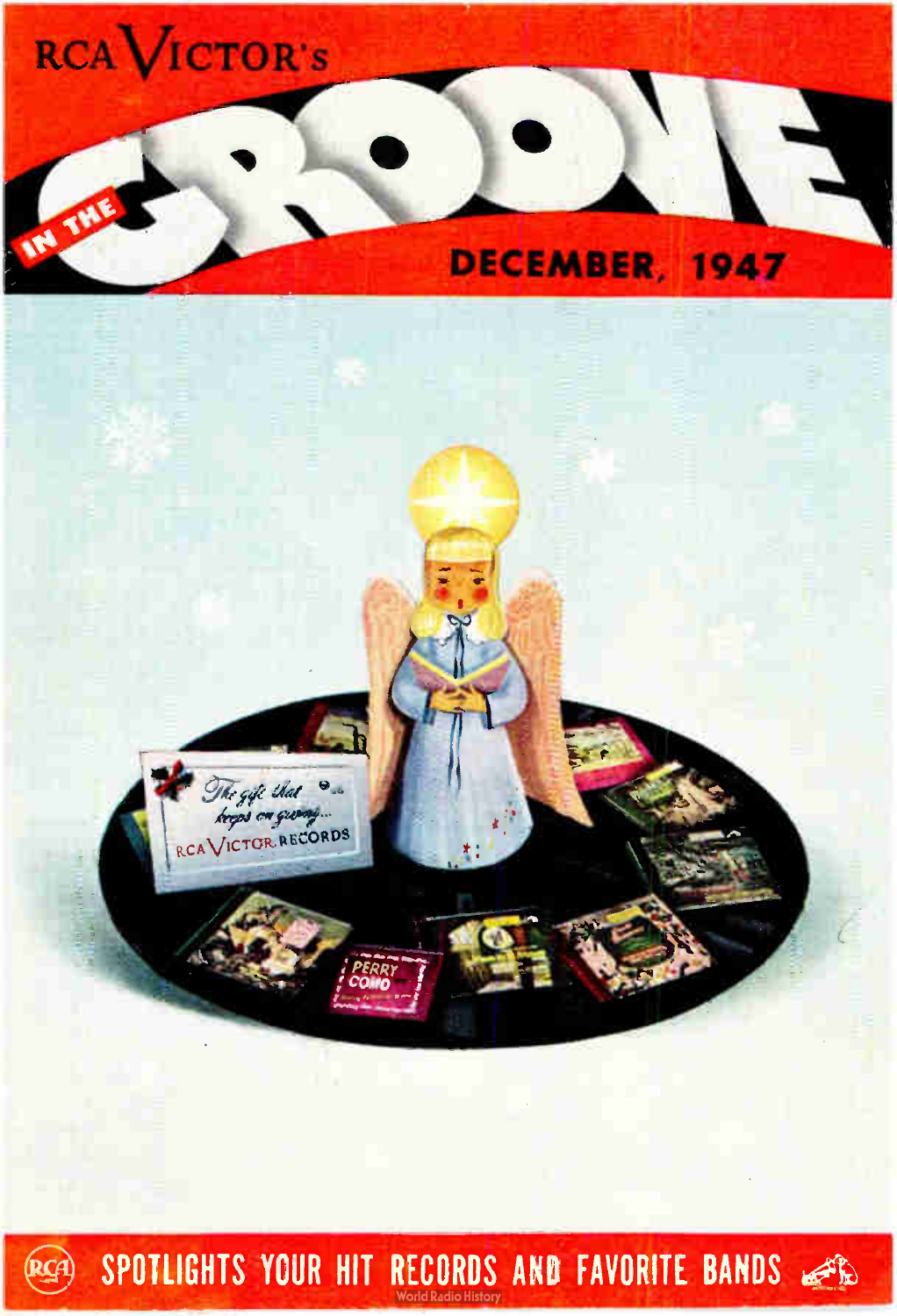



SOMEBODY'S always sounding off with "Louis was great, naturally, but oh that group!"

It seems as though a remark like that about any Armstrong record, concert, theater appearance, or anything connected with him has become the badge of the jazz authority. The trouble is that it very often isn't true at all.

Take the group that Louis worked with on a couple of record dates for RCA Victor, Jack Teagarden, Cozy Cole, Bobby Hackett, Peanuts Hucko, Ernie Caceres and AI Casey were in that group. Their work with Louis on those dates was terrific. Then Armstrong goes on a concert tour with a similar outfit and the same old moans are heard again.

And here, to our way of thinking, is what makes the whole thing rather silly. Take Louis and put him with four. six, ten, or fifty other musicians, absolutely the best you can find, and nine times out of ten he makes them sound like a bunch of high school freshmen at their first band rehearsal. And why? It's simply that louis is so much better than anybody else in that group that he cuts them to ribbons. Whenever he plays, that's all anybody wants to listen to and any other sound that is heard with him immediately has two strikes against it.

So why not give the men who work with Louis a break, for more often than not they're some of the best around. Why not, if you can't say that the band sounded great, simply say "Louis was terrific," period.



Stan Kenton set to play the Paramount Theater for six weeks beginning on New Year's Eve...Frankie Laine and Ray McKinley

precede Kenton at the New York spot...Desi Arnaz heading for the coast to make a film, after which he goes to Philly for four weeks at the Click, starting in March... Tony Martin at Slapsy Maxy's starting on the 4th of this month...Hal Derwin, West Coast singer, has a band now. He's due to open with it at the Hotel Penn in Feb...Bobby Byrne and ork at the Commodore in Jan...Deke Moffitt, who had a society band for years, opening at the Village Barn in N.Y. with a comedy type group...Peggy Lee and Dave Barbour at the Meadowbrook in Dec... Madelyn Russell is the new girl in the Vaughn Monroe ork. She'll join the Moonmaids vocal group... Mary Lou Williams will have a part in the Jackie Robinson pic "Courage"... Elliot Lawrence being screen tested by 20th Century-Fox while on the coast...Tex Beneke and ork to do a film shortly...Ina Ray Hutton reorganizing her band for a Strand Theater opening soon...Art Jarrett's new band to play hotels.



YOU'RE going to be seeing a lot of this month's IN THE GROOVE cover.

The reason is that our cover is an adaptation of the display that record dealers throughout the country will be using in their windows to express the idea of giving RCA Victor Records as Christmas gifts.

The idea, in case you hadn't thought about it, is an excellent one. For RCA Victor records are truly "the gift that keeps on giving." And your local dealer is certain to have just the kind of album or single records that will meet the varying taste of your many friends. And for the kiddies, he will have on band a long list of albums, especially designed sets that will delight the child from three to fifteen.



While at the Trianon Ballroom in Chicago Johnny Long visited Virginia O'Brien backstage at the Chicago Theater. He demonstrated to her the new proposed trouser length for men while Lou Breese, who conducts the house band at the Chicago Theater, looked on.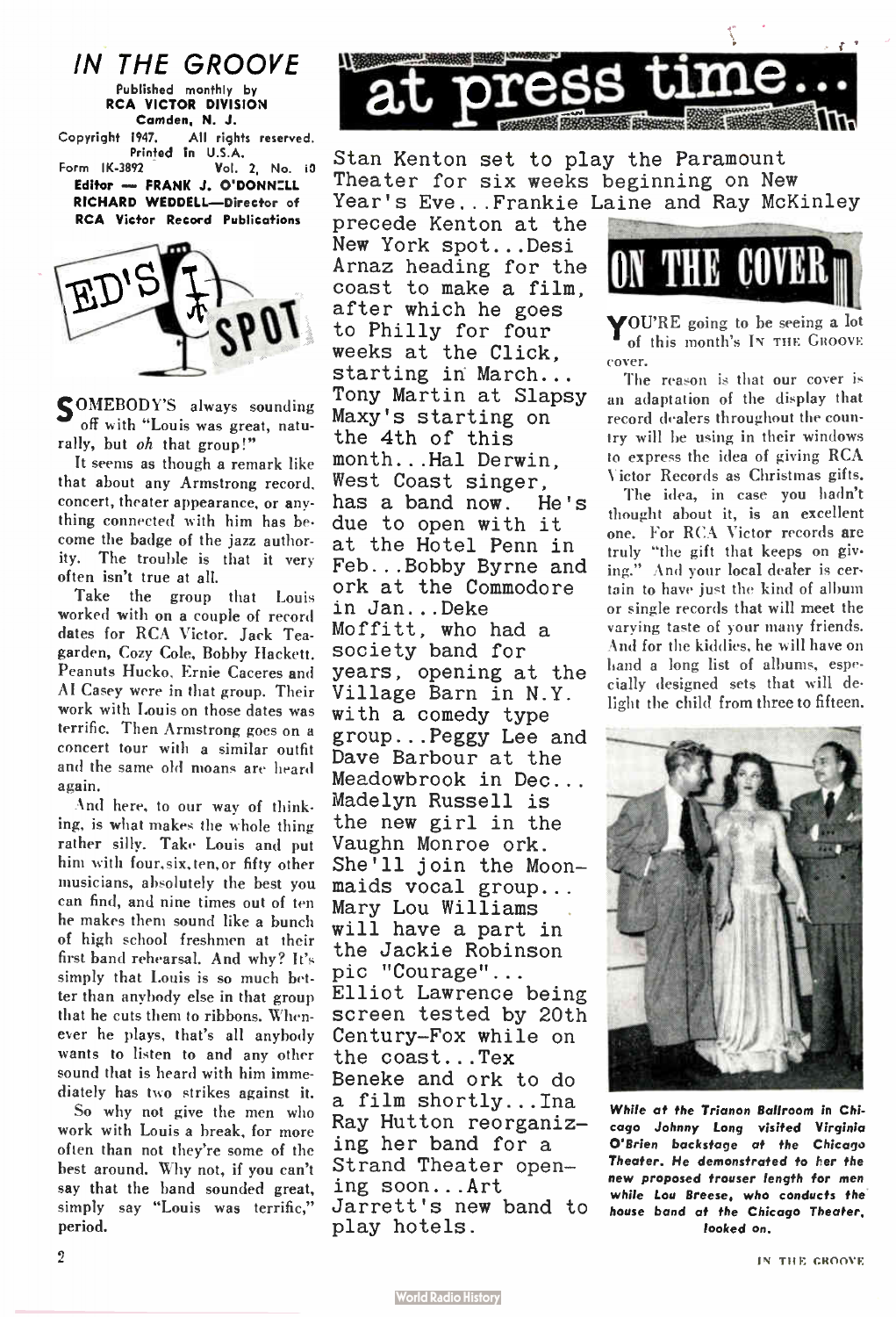# Four Greats Sing DAY SINGS

THE blues, one of the roots from which sprang jazz, is the most changeless form of singing and playing in modern music.

Through it many of our greatest artists have achieved popularity. Louis Armstrong, in the early days of the phonograph record, achieved a part of his fame through his individual style of singing the blues.

With the band of Paul Whiteman, Jack Teagarden gained great prominence through his singing and playing of the blues. Another great performer to gain recognition with this band was blues singer Mildred Bailey, who has become the queen of the style.

Ethel Waters has delighted listeners for many years with her own particular manner of singing the blues.

RCA Victor has recorded these four famous names and has packaged one record by each into an album that will certainly be popular for years to come.

In the set, which is called "Sing. in' the Blucs" (P-192), Louis, accompanied by his Hot Six, sings and plays Blues for Yesterday and Blues in the South. Jack Teagarden together with his "Big Eight"

#### WALDORF ORK IN DINNER MUSIC SET

Mischa Borr's famous Waldorf-Astoria orchestra has long been a fixture at the famous hotel. Patrons of the New York landmark have come to associate Mischa Borr with the finest in dinner music.

Now RCA has made available an album that will bring this popular group into the homes of people throughout the nation, who may enjoy the relaxing strains of this fine organization.

Titled "Dinner at the Waldorf" (P-175) the package is made up of the following eight flawlessly performed selections: When Day Is Done, Muchachas Hermosas, I Love Three, Valse Etincelles, Ma Curly - Headed Baby, Bandonem Arrabalero, Tristesse and Minuetto.



#### LOUIS

(the same group that scored such a terrific success along 52nd Street early this year) do the famous St. Louis Blues and an original, Blues After Hours. The Ellis Larkins Trio, a very tasty group, plays That Ain't Right and I Don't Want to Miss Mississippi while La Bailey sings the lyrics. Ethel Waters' great contributions to this wonderful album are her renditions of Careless Love and Blues in My Heart. She's assisted by the Herman Chittison Trio.

#### PRIMA SPONSORS CONTEST

Louis Prima, in connection with his current personal appearance tour, is sponsoring a contest for amateur song writers. In each locality where the band is appearing there is a separate competition, with the winner haring his number published by one ot the houses with which Prima is connected.

Barbara Belle, who acts as advance flack for the Prima band, is acting with Prima as judge of each contest. Barbara, who is the youngest girl member of ASCAP, has to her credit such songs as "A Sunday Kind of Love," "Early Autumn" and "You Broke the Only Heart that Loved You."

Chubby Jackson and ork set for a European tour to begin late this month.

# the Blues MOVIE TUNES

THE new Warner Brothers film, "My Wild Irish Rose," based on the life of Chauncey Olcott and starring Dennis Morgan and Andrea King, is going to generate lots of interest in the melodies that the famous Irish singer made popular.

#### Plc's Release

Due for release this month the pic is looked upon as a sure hit, coming in the vanguard of a series of such successful music biographies as "Song of Love," "The Jolson Story" and others of similar ilk.

#### Album's Release

Anticipating the great interest in Olcott's tunes sure to develop from the showing of the film throughout the nation, RCA Victor has had Dennis Day record an album of the melodies Olcott made famous. The eight tunes in the album, which takes its name from the movie, are: My Wild Irish Rose, By the Light of the Silvery Moon, A Little Bit of Heaven, Hush-A-Bye, Wee Rose of Killarney, When Irish Eyes Are Smiling, My Nellie's Blue Eyes, Mother Machree and Remember When You Sang "Oh Promise Me."

Album number P-19I, " My Wild Irish Rose" is available in record stores throughout the country, now.

A package containing a variety of well-known perennial favorites, "My Wild Irish Rose" makes the ideal Christmas gift.



DENNIS

DECEMBER, 1947 3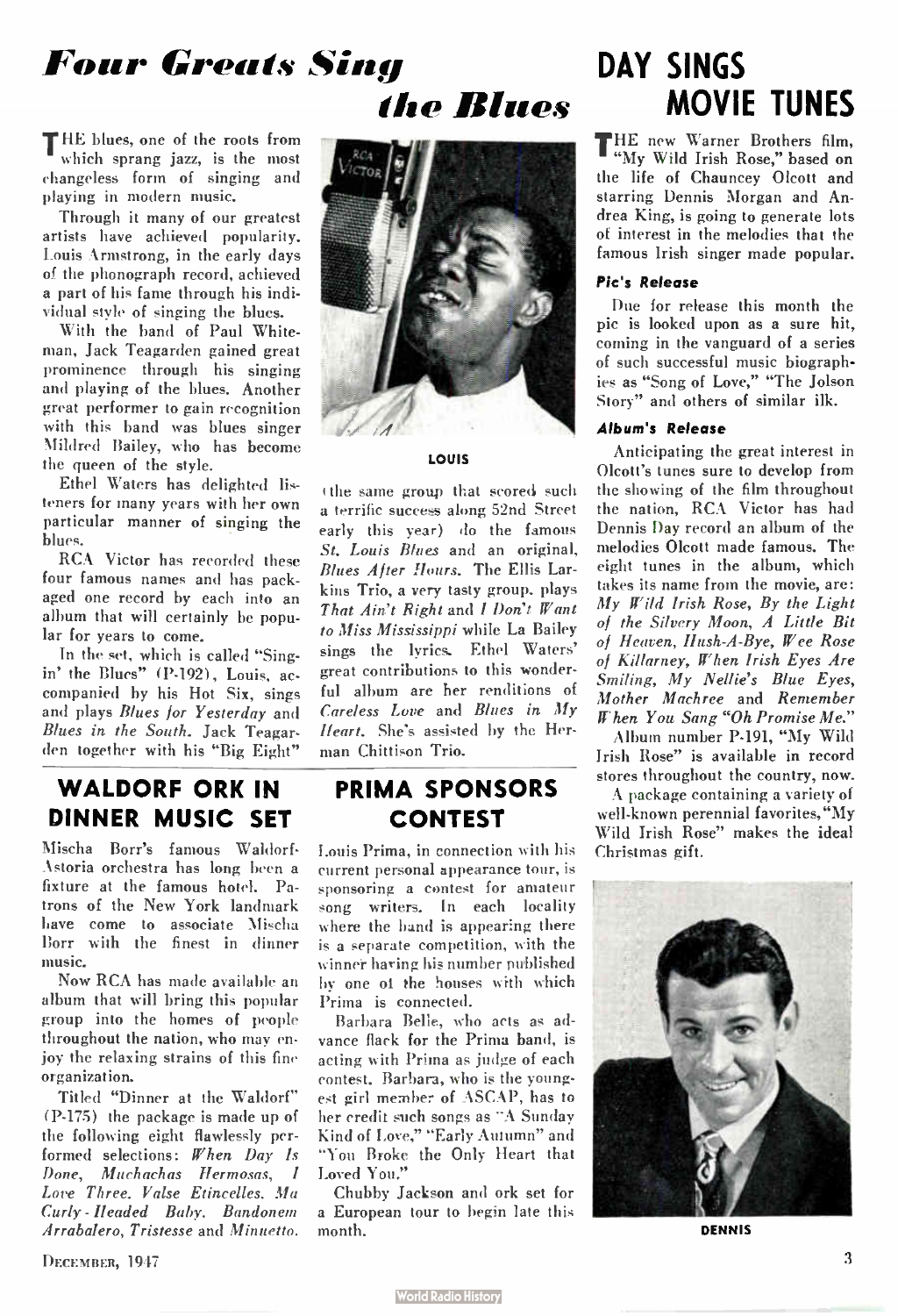### Delta Rhythm Boys Mare **Great New Album**



Proving that they have the ability to do effectively any kind of number handed them, the Delta Rhythm Boys turn in a terrific job on their first album for RCA Victor.

Taking its title from the tune that is forever theirs. Dry Bones, the boys run through a variety of moods in the album.

After giving their usual topnotch treatment to the title song, the group gives just about the best job yet done on wax on the very beautiful September Song. East of the Sun and West of the Moon swings along lightly and infectiously.

On Take the "A" Train, St. Louis Blues and One O'Cloek Jump the quintet have themselves a ball singing these tunes which are usually ,treated as instrumentals. They fool around with the numbers, adding their own great improvisations.

The two remaining numbers. Ev'ry Time We Say Goodbye and If You Are But a Dream, are delivered tenderly and sincerely.

Dry Bones (P-193) is an album that is going to do great things for the Delta Rhythm Boys, for it is a package that will undoubtedly sell and sell and sell.

Frankie Carle is booked well into the spring of 1948 with only one week off for the Christmas holidays, which he will spend with his family in Providence. R. I.

#### TWO ALBUMS FOR XMAS RELEASE

RCA Victor has recently released two great albums to coincide with the observance of Christmas.

Sixteen of the most popular Christmas Carols were recorded by Dick Leibert. at the famous organ of the Radio City Music Hall in New York. "Sing and Rejoice"  $(P-196)$  as the album is called, makes a perfect item for informal get-togethers during the Xmas season. With each album goes a booklet which gives the words to each of the melodies played by Leibert.

The second set of records is one that was long a favorite for the holiday season. "Carols for Christmas Eve" ( P-186) is a set which is admirably performed by The Carollers. Made up of the best known and loved carols, this album is reissued at a time when it will be greatly in demand by record buyers throughout the country.

Margaret Whiting is being auditioned for the Abe Burrows show. If she lands the spot she'll be the most heard girl vocalist on the air.

Perry Como recently received a letter from the sister of the late Russ Columbo, suggesting that Perry portray the part of her brother in a film version of his life.

### "FOREVER AMBER SET TO MUSIC

THE news that Kathleen Winsor's thrilling best seller was being filmed electrified the public with expectation. Now comes the announcement that "Amber" has been set to music, recorded and is available at record stores everyn here.

The 20th Century-Fox film, which stars Linda Darnell and Corne! Wilde, with Richard Greene and George Sanders, is currently breaking box office records throughout the nation.

#### The music

The music, which was especially composed for "Forever Amber" by David Raksin ( who has to his credit such memorable film music as the scores of "Laura," "Smoky," and "The Secret Life of Walter Mitty," besides "Amber") is conducted in the new RCA Victor album by the composer and performed by the Twentieth Century-Fox Studio Orchestra.

#### The sides

Each record side in "Forever Amber" ( P-197) has a significant relation to the progressive action of the film. The first side, "Amber" depicts the heroine first as a young girl, then as a provocative damsel. The second face, "The King's Mistress," mirrors the atmosphere of the period ( 17th Century England) and comments on the post of "The King's Mistress." "Whitefriars Music" concerns Amber's imprisonment, escape and the birth of her son. "The Idyll at Chiverton Cottage" depicts the heroine's career as an actress and the meeting between her son and his father. "The Great Fire of London" vividly describes this thrilling film experience and Amber's adventures during it. The final side-- "Forever Amber" — shows Amber relinquishing her son to his father who takes him to America.

"Forever Amber," first a great book, has now become a great film and a musical triumph.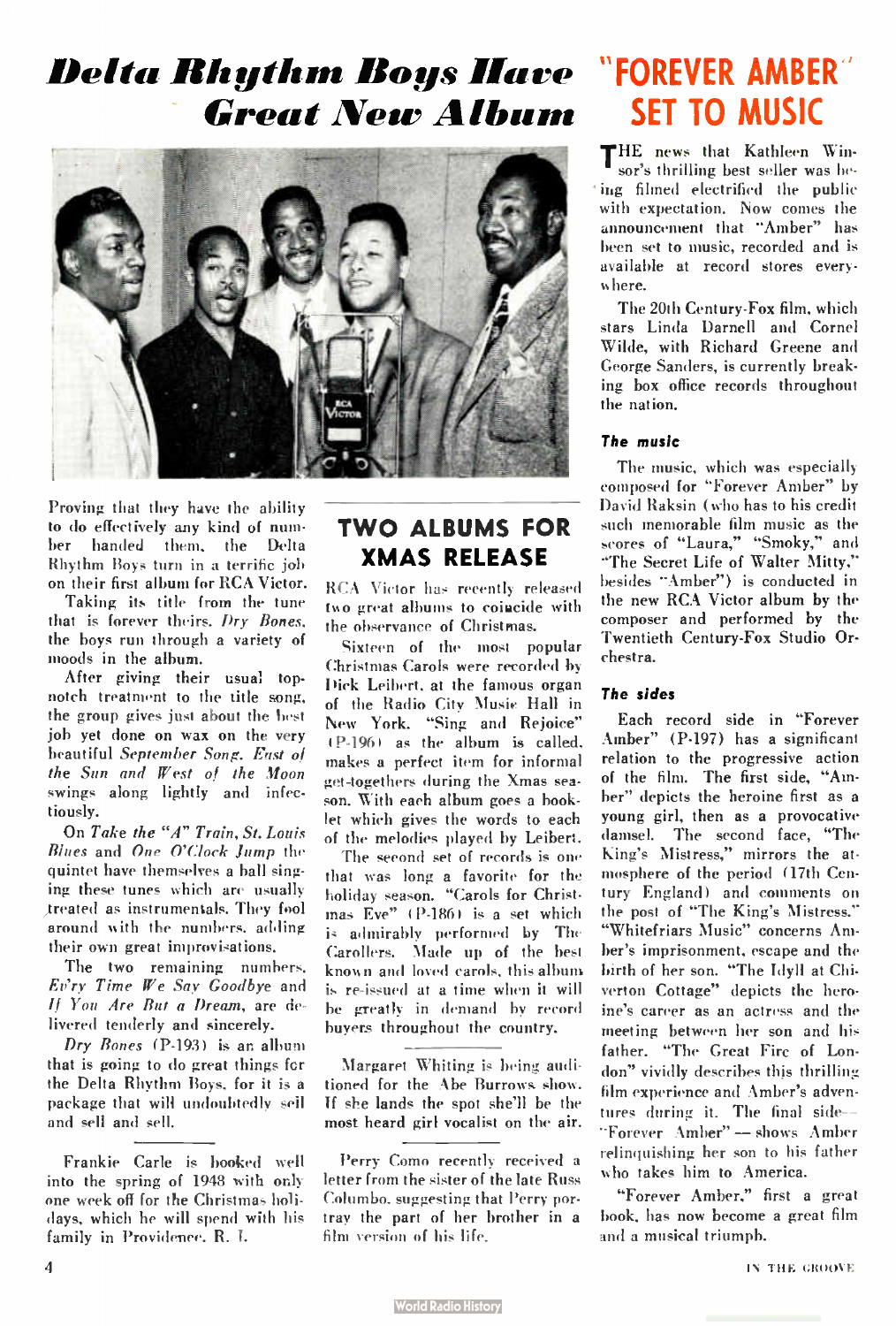

F you aren't already a Dizzy Gil lespie fan, you must have read somewhere about the new, foolishly- named but musically fascinating movement with which he is identified. Generally speaking, the press has treated bebop (or rebop-same thing) with the same confusing and patronizing treatment it accorded to boogie-woogie in 1938, to swing in 1935, and to jazz ever since jazz began.

Bebop isn't a new kind of music; it's just a new approach to improvising or writing jazz, with a broader harmonic basis and so many melodic and rhythmic subtleties, all wrapped up in so much technical fluency, that at first it dazzles and bewilders you. For instance, the first time you listen to the initial RCA Victor release by Gillespie's 17-piece orchestra, titled Oopapada, you will merely hear a silly, endlessly-repeated title, some crazy wordless singing, a flood of wild trumpet and saxophone solo work, and some very loud ensembles.

Gradually, if you are openminded and ready to scratch beneath the surface a little, you'll find that there is method in Dizzy's apparent madness. You will hear a clever combination of humor and musical ingenuity in the theme, and even in some of the singing.

Bebop's apparent dissonance, and its real complexity, have divided the jazz world into two camps; those who understand and like it, and those who don't understand and therefore hate it. ( Of course, there are a few who understand it and still don't like it, and even some who don't get it but like it anyway!)

Despite the vicious attacks of old- guard critics who refuse to recognize progress, Dizzy has become the most widely- imitated musician since Louis Armstrong. Despite the attempts to dismiss bebop as a passing fad, Dizzy's public has been increasing constantly. A few months ago, visiting Europe, I heard French musicians trying to copy Gillespie choruses, English swing stars penning Gillespie-like arrangements, and was besieged by fans who wanted bebop records sent them from America. Dizzy's influence has become world-wide.

On September 29 Dizzy and this writer staged a concert at Carnegie Flail and the house was sold out; more recently, Dizzy's manager set the band for a tour of Sweden and Denmark at \$5500 a week. Commercial success is following artistic recognition for the 30-year-old brickmason's son from Cheraw. S. C., who visited Europe in 1937 as an obscure third trumpet man named John Gillespie, playing with Teddy Hill's band in a Cotton Club show.

Next time you get into an argument about bebop (and if you ever talk jazz at all, it's bound to happen) dig out Dizzy's new releases, or the earlier small-band sides he made in RCA Victor's " New 52ml Street Jazz" album. Try to pierce that veneer of cacophony and comedy and find out why musicians ten and twenty years his senior are paying homage to this man and to

the progressive spirit for which he stands. And remember the words of Duke Ellington when a reporter asked him his stand on the old jazz vs. the new:—

"This is 1947 and you have all these wonderful musical minds like Dizzy Gillespie . . . young minds, progressive minds, active minds that have to be respected .. . Why should music stand still? Nothing else stands still. Who can say that the whole United States and the musical minds should stand still? ... Music now is in skilled hands. It's going to move along!"

HOWARD ON AIR

Eddy Howard will complete his eight week run at the Aragon Ballroom in Chicago on the twenty-first of thi; month. While there he is heavily scoring at the box office and has been getting lots of air time over Mutual. plus his regular Sunday Sheaffer Parade, over NBC.

DECEMBER, 1947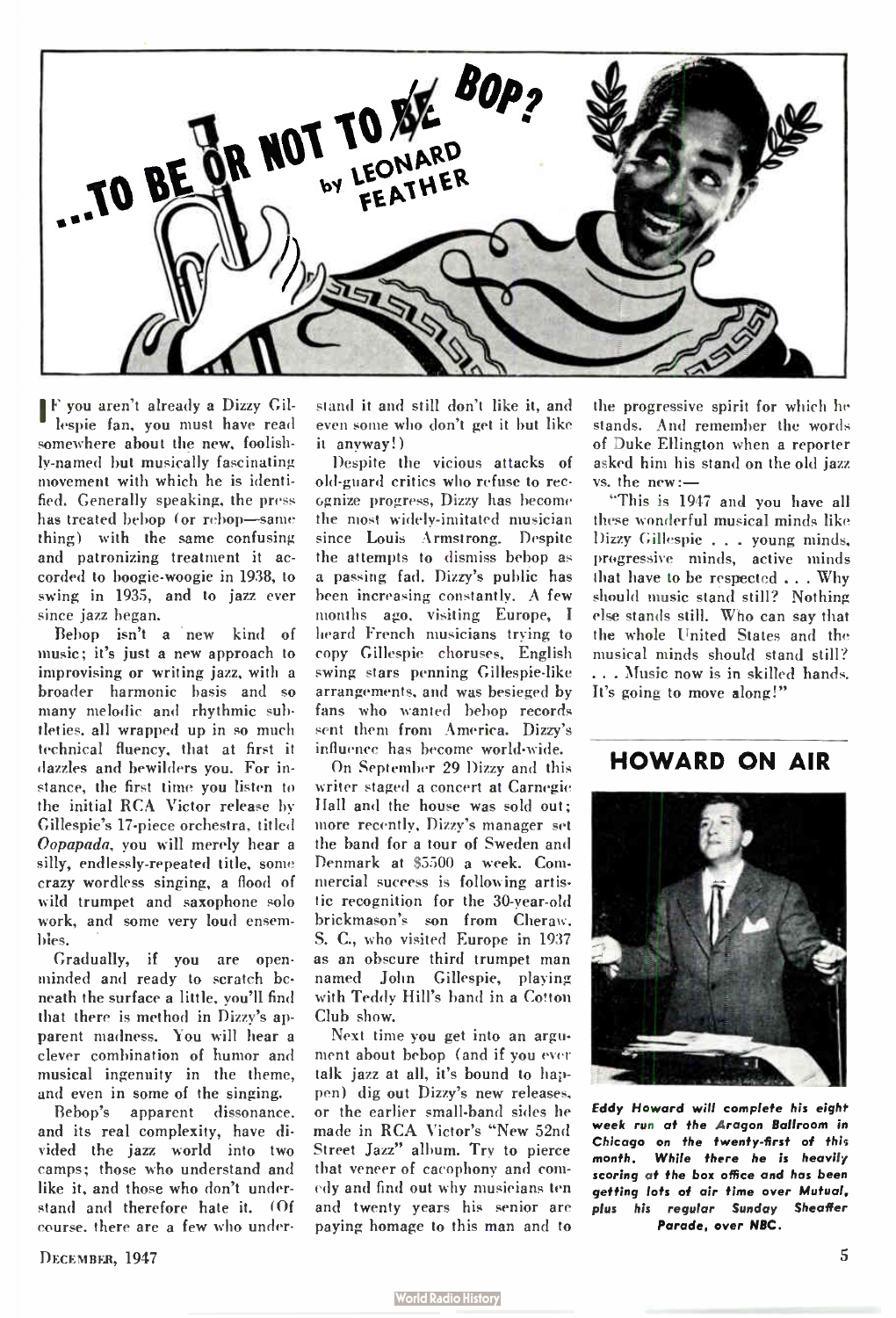## THIS CHRISTMAS GIVE RCA VICTOR RECORDS KEEPS ON GIVING! THE GIFT THAT

#### **RHYTHM**

LUCKY THOMPSON<br>AND HIS LUCKY SEVEN 20-2504<br>JUST ONE MORE CHANCE **BOPPIN' THE BLUES** 

#### **BLUES**

**WALTER DAVIS** 20-2487<br>IT'S BEEN SO LONG OHI MEI OHI MYI BLUES

**RIG MACFO** 20-2505<br>I'M SO' WORRIED IT'S ALL OVER NOW

#### WASHBOARD SAM<br>AND HIS WASHBOARD BAND 20-2440 SOAP AND WATER BLUES

YOU CAN'T MAKE THE GRADE

#### **COUNTRY MUSIC**



**POPULAR** 



WITH THE MILLER ORCHESTRA 20-2497 **GIRL THAT I REMEMBER** (Vacal refrain by Garry Stevens) SYMPHONY

**TEX BENEKE** 

BERYL DAVIS WITH<br>RUSS CASE AND HIS ORCHESTRA 20-2483 PASS THAT PEACE THE BEST THINGS IN LIFE ARE FREE



**TOMMY DORSEY**<br>AND HIS ORCHESTRA (Vocal refrains by Gordon Polk) 20-2522 THE WHISTLER SONG I MET MY BABY IN MACY'S

DIZZY GILLESPIE<br>AND HIS ORCHESTRA 20-2480 **OOPAPADA** (Vocal refrain by Dizzy Gillespie, Kenneth Hagood and the Ensemble)  $0Wl$ 



LARRY GREEN<br>AND HIS ORCHESTRA (Vacal refrains by June Robbins) 20-2479 THE OLD FERRIS WHEEL SIPPING CIDER BY THE ZUYDER ZEE

**BILL JOHNSON** AND HIS<br>MUSICAL NOTES 20-2498 CHICKASAW LIMITED (Vocal refrain by **Bill Jahnsan** 

YOU'RE THE DREAM OF A LIFETIME (Vacal refrain by Gus Gordon and Tria)



Record of the Month 20-2482 **HAND IN HAND** (Vocal refrain by Laura Leslie and Don Cornell)

(Vacol refrain by Don Cornell and<br>The Three Kaydets)

AND HIS ORCHESTRA  $20.2474$ LOVE WILL KEEP US YOUNG (Based on Johannes Brahms' Waltz in A-Flat, Op. 39)<br>A-Flat, Op. 39)<br>(fram M-G-M film "Song of Love") (Vocal refrain by Nancy Evans)<br>ABSENCE MAKES THE HEART **GROW FONDER** (Vocal refrain by A. Kenneth Stevens) 20-2492 DEDICATION (Reading by Franklyn MacCormack) (bath fram M-G-M film "Song of Love")

**WAYNE KING** 

**FREDDY MARTIN**<br>AND HIS ORCHESTRA HORA STACCATO ON THE (Vocal refrain by Stuart Wade and



TONY MARTIN<br>WITH EARLE HAGEN<br>AND HIS ORCHESTRA 20-2478 THE CHRISTMAS SONG Merry Christmas to You)<br>BEGIN THE BEGUINE  $20.2512$ 

20-2476

(Whistling by

Gene Conklin)

I'LL DANCE AT YOUR WEDDING CAROLINA IN THE MORNING





OF THE WELL





orld Ra GANGO OF MINE

THREE SUNS 20-2513 SLEEPY TIME GAL<br>THAT OLD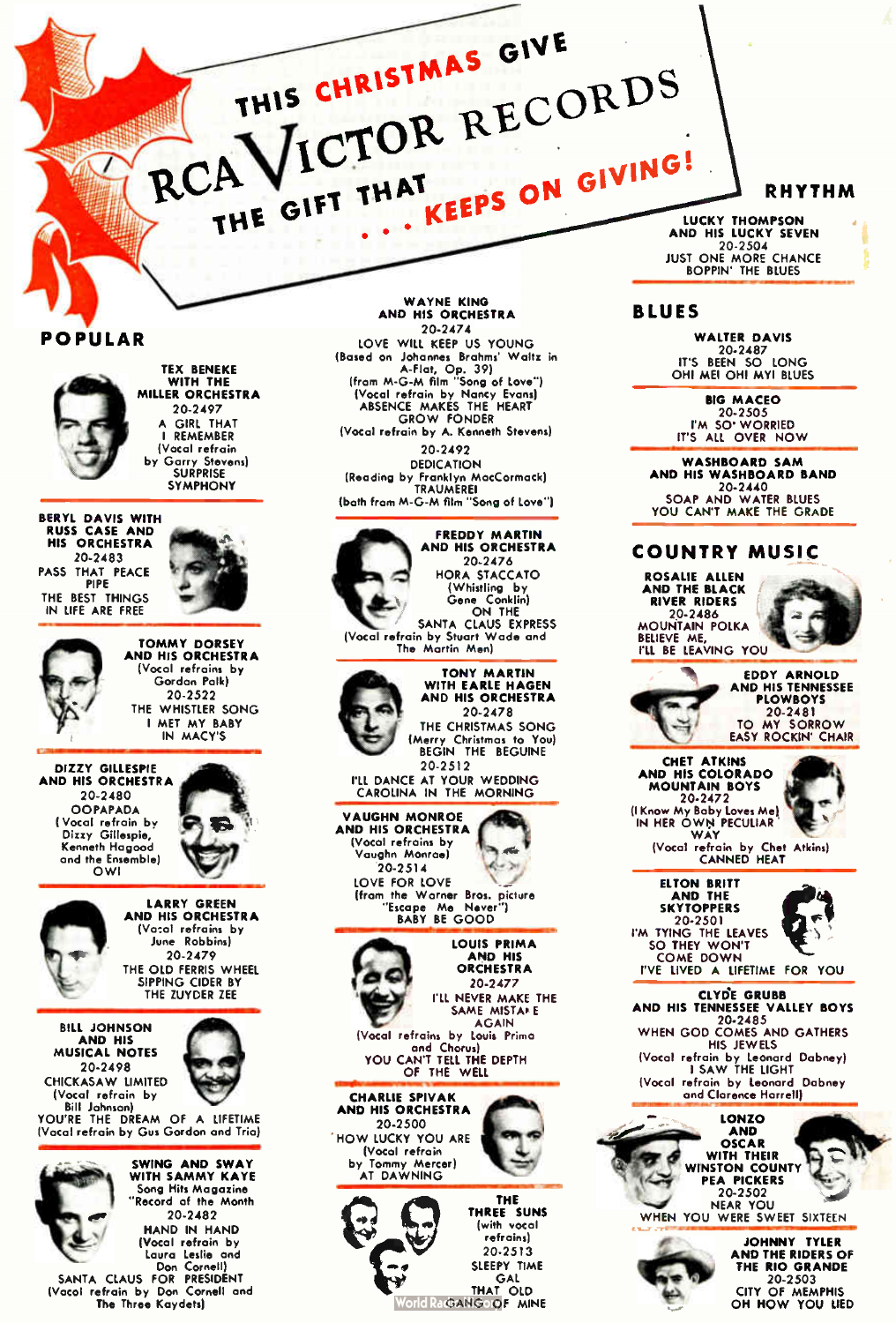

OUT IN PIONERTOWN OUT IN PIONEERTOWN YOU'LL BE SORRY WHEN I'M GONE

#### CHILDREN'S ALBUMS

HOW TO PLAY BASEBALL (Y -35I) As told by Jae E.<br>Brawn with Cast, Parter W. Heaps, Organist

THE COMEDY



OF ERRORS (Y-608) As told by Charles Coburn and Cast, with Harold Stokes and Orchestra

**USE CAMER** 

i.



(Y-328) As told by Norman Cordon and Cost, with Henri René and his Orch.

SPIKE JONES<br>PLAYS HIS KIND OF NONSENSE MUSIC FOR CHILDREN (Y-359)

Spike Jones and his City Slickers Old MacDonald Had a Farm • Our Hour • Hawaiian War Chant • Chloe

CINDERELLA<br>(Y-327) (Y-327) As told and sung by Jeanette MacDonald and Cost, with Russ Case and his Orchestra

WHY THE CHIMES RANG (Y-357) As told by Ted Malone, Narrator, with Dick Leibert at the Organ





(Y-355) As told by Dr. George Rockwell, with music conducted and arranged by Henri René



THE TWELVE DANCING PRINCESSES (Y-330) Dramatic Cast:<br>J. Scott Smart, Ella

J. Scott Smart, Ella Mae Gordon, Michael Artist; Musical Cast: Mary Martha Briney, Earl Wright-son, Floyd Sherman, with Russ Case and his Orchestra.





#### POP ALBUMS

SINGIN' THE **BLUES** (P-192) Louis Armstrong, Mildred Bailey, Jack Teagarden and Ethel Waters



Blues for Yesterday • That Ain't Right • St. Louis Blues • Careless Lore and four others

DINNER AT THE **WALDORF** (P-175) Mischa Borr and his Waldorf-Astoria Orchestra



When Day is Done • I Love Thee • Mo Curly- Headed Baby • Bandoneon Arrabalero and four others



CAROLS FOR XMAS EVE (P-186) The Carollers, Mixed Voices with Brass Quartet and Organ

It Came Upon the Midnight Clear •<br>The First Noel • Silent Night • Oh The First Noel • Silent Night • Come, All Ye Faithful and others



PERRY COMO SINGS MERRY **CHRISTMAS** MUSIC (P- I61)

Perry Como, with the Satisfiers, Russ Case, his Orchestra and Chorus

White Christmas • Winter Wonderland<br>• Jingle Bells • Silent Night and • Jingle Bells • Silent Night and four others

MY WILD IRISH ROSE (P-191) Dennis Day, with Russ Cose, Charles Dont,



Mark Warnow and their orchestras My Wild Irish Rose • A Little Bit of 'leaven • When Irish Eyes Are Smiling and five others

DRY BONES P-193) Delta Rhythm Boys Dry Bones • Sep. 'ember Song • Take the "A" Train • One



O'Clock Jump and four others



THE MUSIC OF ERNESTO LECUONA (C-41)

First Piano Quartet Ma'ague° • La Comparsa • Andalucia • Aragonesa

and two others

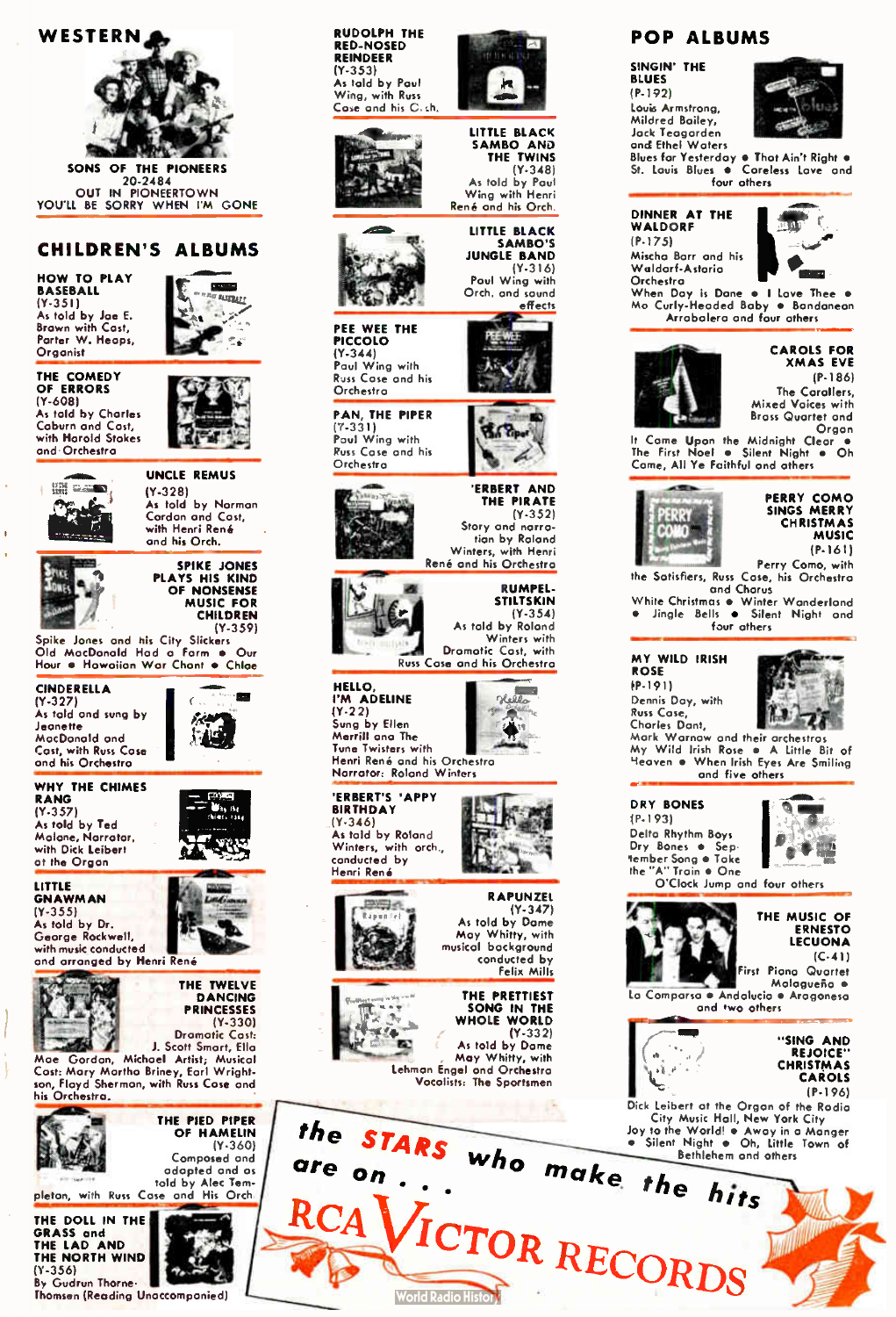## FIRST EDDY ARNOLD TWO NEW MUSICALS KAYE DISC AS



EDDY ARNOLD, a lad who has moved to the front ranks of country music performers in a surprisingly short space of time, has his first record album out on the RCA Victor label.

Choosing tunes, both old and new, that are favorites with himself and his countless radio listeners, Eddy turns in his usual topflight job on the eight numbers.

The star of his own daily show from Station WSM in Nashville and the famous "Grand Ole Opry." Eddy here sings the famous The Prisoner's Song, plus Rocking Alone,  $\Gamma r$  Thinking Tonight of  $M_y$ Blue Eyes, It Makes No Difference Aow, Molly Darling, Seven Years with the Wrong Woman, Will the Circle be Unbroken and Who at My Door Is Standing, Eddy's favorite hymn and one that his listener seem never to get enough of.

Appropriately called "All Time Hits from the Hills" ( P-195), the set is one that will appeal to every body. Planned to be on the market for Christmas buying, the package is now available in record stores throughout the country.

#### SPIKE BREAKS RECORD

During his two week stay at the Flamingo Hotel in Las Vegas, Spike Jones broke all records for attendance. The first Monday of his stay there saw the management making room for two hundred additional people, and still turning others away.

## SET OUT GET O.C. CUTTINGS 'RECORD OF MONTH'

"HIGH BUTTON SHOES" and "Allegro," the two biggest Broadway musicals of the current

season have been recorded with the original cast and made into two albums by RCA Victor.

"High Button Shoes," which stars Phil Silvers, Nanette Fabray, Jack McCauley and Mark Dawson, is directed by George Abbott and produced by Monte Proser and Joseph Kipness. It is a production that has already received highest critical acclaim and shows promise of continuing into a long run at the Century Theater in New York. The numbers recorded and contained in RCA Victor's album, which is titled after the play, include Can't You Just See Yourself?, Nobody Ever Died for Dear Old Rutgers, Model T, I Still Get Jealous, You're My Girl, On a Sunday by the Sea, Get Away for a Day and Papa, Won't Dance With Me? The album number is K-10.

#### Allegro

"Allegro" is a Theater Guild production with music by the winning combination of Richard Rodgers and Oscar Hammerstein 2nd. It is staged by Agnes DeMille and was recorded shortly after the hit musical opened in New York. The cast, which appears in both the stage version and the album (K-11), includes Annamary Dickey, Roberta Jonay. John Battles, John Conte,

WITH Christmas rapidly approaching, and 1948, a presidential election year, just around the corner, "Song Hits" magazine has picked another sure winner for its "Record of the Month," for December.

Cut by Sammy Kaye, the disc, which pairs "Santa Claus for President" and "Hand in Hand" is a Swing and Sway special.

"Santa Claus for President" is done in a rousing, unbuttoned manner that makes for delightful, relaxed listening. Released in plenty of time to latch on to the Xmas season the platter will probably be soaring in popularity by the time this reaches print.

The reverse of the biscuit, Hand in Hand, has the winning combination of Laura Leslie and Don Cornell singing the romantic lyrics of this tender ballad.

Kathryn Lee, Lisa Kirk, Gloria Wills and a chorus of forty.

The album is made up of five, ten- inch records, and has the following selections:

Joseph Taylor, Jr.. I Know It Can Happen Again, One Foot, Other Foot, A Fellow Needs a Girl, So Far, You Are Never Away, To Have and to Hold, Wish Them Well, Money Isn't Everything, The Gentleman Is a Dope. Allegro and Come Home.



The Sons of the Pioneers visited the Camden factory of RCA Victor recently to watch their discs being pressed.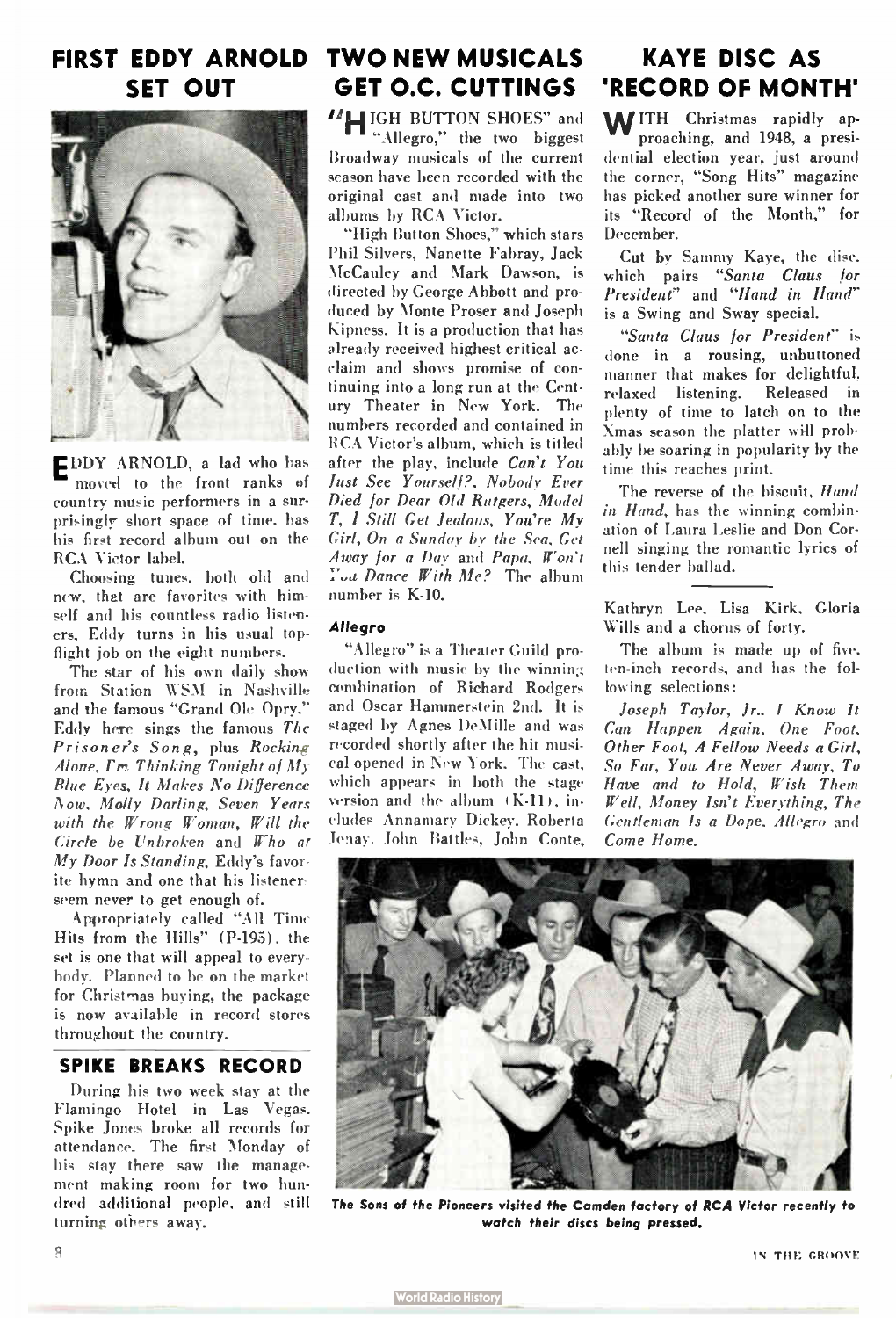### $RU$

Blonde Doris Day, who was formerly with the Les Brown band, is now on with the Les Brown band, is now on<br>her own, singing on NBC's "Your Hit<br>her own, singing on NBC's "Your Hit<br>Parade" every Recently Vaughn Monroe did a guest nine, EST. necently vaught montage and a guest<br>shot on station WRUL which broadshot on station track minds would casts to surope, the s pictures with  $\mathbf 2$ 

Weber pic) S Tommer por en le singula de l'argent de la constantiere de la constantiere de la constantiere de la constantiere de la constantiere de la constantiere de la constantiere de la constantiere de la constantiere de la consta

Discriments of the Holy the Reserved of the Principal Control of the Control of the Principal Control of the Principal Control of the Principal Control of the Principal Control of the Principal Control of the Principal Con

TIE

Disc Hotterts ore residents in Point

On the groove

WITH THE STAFF

3 Here's whot bondlegger Cab Collorneres whor ponaneo der von volument  $\frac{w_{Oy}}{h_{fO\cup gh}}$  in the while putting his backs of  $\frac{a_{fS}}{h_{fO\cap gh}}$  and  $\frac{a_{fS}^{fO\cap gh}}{h_{fO\cap gh}}$  and  $\frac{a_{fS}^{fO\cap gh}}{h_{fO\cap gh}}$  rehearsal. 4 While in Detroit, Freddy<br>Alternation at station Way Mortin<br>Alternation Way Morting aropped in at station wyby to pay Gisc lockey Jock the Bellboy<br>hnth n Hughes and Clyde Rodges, Usem riugnes and river roaders, bom or marinis burn, in the form of the company of the company of the pict

**WJBK** 

3

业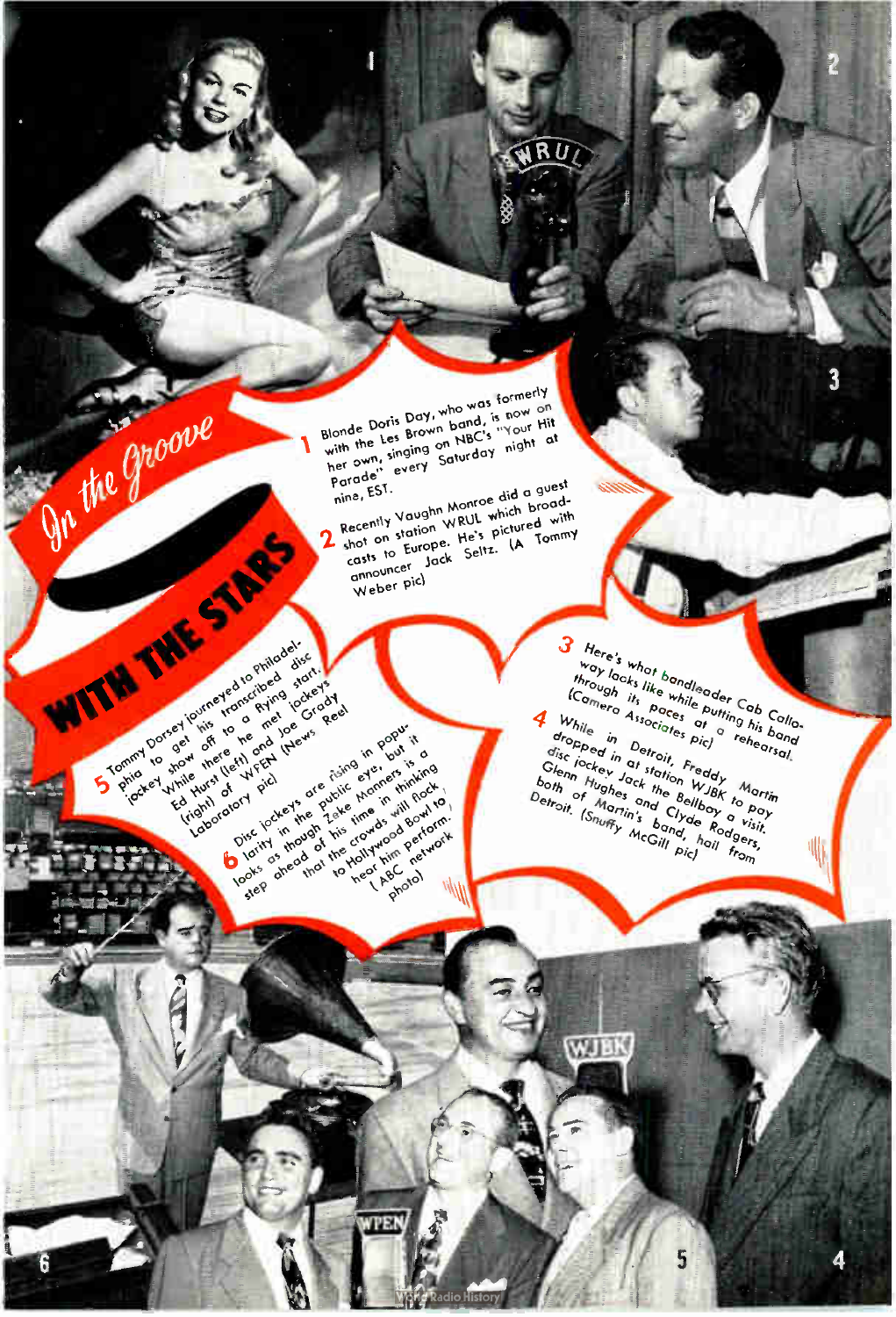

|                                              | Louis Armstrong (1990), the contract of the contract of $On$ tour                                                                                                                                                              |
|----------------------------------------------|--------------------------------------------------------------------------------------------------------------------------------------------------------------------------------------------------------------------------------|
|                                              | DESI ARNAZ   Palace Hotel, San Francisco (Cal.)                                                                                                                                                                                |
|                                              | COUNT BASIE Meadowbrook, Culver City (Cal.)                                                                                                                                                                                    |
|                                              | <b>BENEKE-MILLER ORK</b> Rainbow Rendevou, Salt Lake City (Utah)                                                                                                                                                               |
|                                              | MAURICE CHEVALIERBiltmore Theatre, San Francisco (Cal.)                                                                                                                                                                        |
|                                              | DEEP RIVER BOYS $\ldots$ , $\ldots$ and $\ldots$                                                                                                                                                                               |
|                                              |                                                                                                                                                                                                                                |
|                                              | On tour                                                                                                                                                                                                                        |
|                                              |                                                                                                                                                                                                                                |
|                                              | DIZZY GILLESPIE Regal Theater, Chicago (III.)                                                                                                                                                                                  |
|                                              | LARRY GREEN  The Meadows, Framingham (Mass.)                                                                                                                                                                                   |
|                                              | ERSKINE HAWKINS AND RESERVE THE CONTROL ON THE CONTROL ON THE CONTROL OF THE CONTROL OF THE CONTROL OF THE CONTROL OF THE CONTROL OF THE CONTROL OF THE CONTROL OF THE CONTROL OF THE CONTROL OF THE CONTROL OF THE CONTROL OF |
|                                              | BILL JOHNSON $\qquad \qquad \ldots \qquad \qquad \ldots \qquad \qquad \ldots \qquad On \; tour$                                                                                                                                |
|                                              |                                                                                                                                                                                                                                |
|                                              | SAMMY KAYE Hotel New Yorker, New York (N.Y.)                                                                                                                                                                                   |
|                                              |                                                                                                                                                                                                                                |
|                                              | VAUGHN MONROE . The second experimental contract $On\ tour$                                                                                                                                                                    |
|                                              | LOUIS PRIMA                                                                                                                                                                                                                    |
|                                              | CHARLIE SPIVAK  Hotel Pennsylvania, New York (N.Y.)                                                                                                                                                                            |
|                                              | THE THREE SUNS $\ldots$ and $\ldots$ are $\ldots$ and $\ldots$                                                                                                                                                                 |
|                                              |                                                                                                                                                                                                                                |
|                                              | STAN KENTONCommodore Hotel, New York (N.Y.)                                                                                                                                                                                    |
|                                              |                                                                                                                                                                                                                                |
|                                              | ELLIOT LAWRENCE [2015] [2015] [2016] Palladium, Hollywood (Cal.)                                                                                                                                                               |
| and the second state<br><b>FRANKIE CARLE</b> | <b>Strand Theater, New York (N.Y.)</b>                                                                                                                                                                                         |
| TONY PASTOR                                  | Chase Hotel, St. Louis (Mo.)                                                                                                                                                                                                   |
| Louis Jordan (1990).                         | Billy Berg's, Hollywood (Cal.)                                                                                                                                                                                                 |
|                                              |                                                                                                                                                                                                                                |



Lovely Betty Rhodes is heard each Sunday evening on the " Meet Me at Party's" show over Mutual.



**A PACKAGE consisting of Nellie** Lutcher, Jackie Robinson, star first baseman for the Dodgers, and an unnamed band, being considered for a one-night tour by CAC . . . Billy Eckstine leaving for Hollywood following his closing at the Club Silhouette in Chicago... Following his date at the Apollo in New York, Buddy Johnson takes his band to Newark, Baltimore, Detroit and Chicago . . . Hal Niacintyre will continue at the Post Lodge in Larchmont until New Year's Eve, except for one week when he goes into New York's Capitol Theater . . . Lena Horne leaving for Paris shortly . . . Elliot Lawrence, with vocalists Roz Patton and Jack Hunter, narrowly escaped tragedy when the car the three were driving in skidded on a slippery road and crashed between two posts. If it had not been wedged between the posts the car would have gone off the side of a mountain . . . Frankie Carle trying out a new all-plastic piano. If he's pleased with it he will use it whenever possible in his band appearances ... Woody Herman booked as far ahead as May, when he'll play the Capitol Theater in New York. During this time Woody was due to take the group to Hawaii to play the Royal Hawaiian Hotel, but the Capitol's offer sounded so good, Woody turned down the Hawaiian date . . . Dick Haymes and Bill Burton completing arrangements whereby Haymes' music publishing firm will publish all music heard in future pictures produced by the Haymes-Burton combine . . . Margaret Whiting received word from New York recently that her new music publishing firm had gotten its corporation papers. Now all she's waiting for is the right tune to get the operation under way .. . Kate Smith is being romanced by one of the big film companies to appear before the cameras in some of the roles made famous by the late Marie Dressler.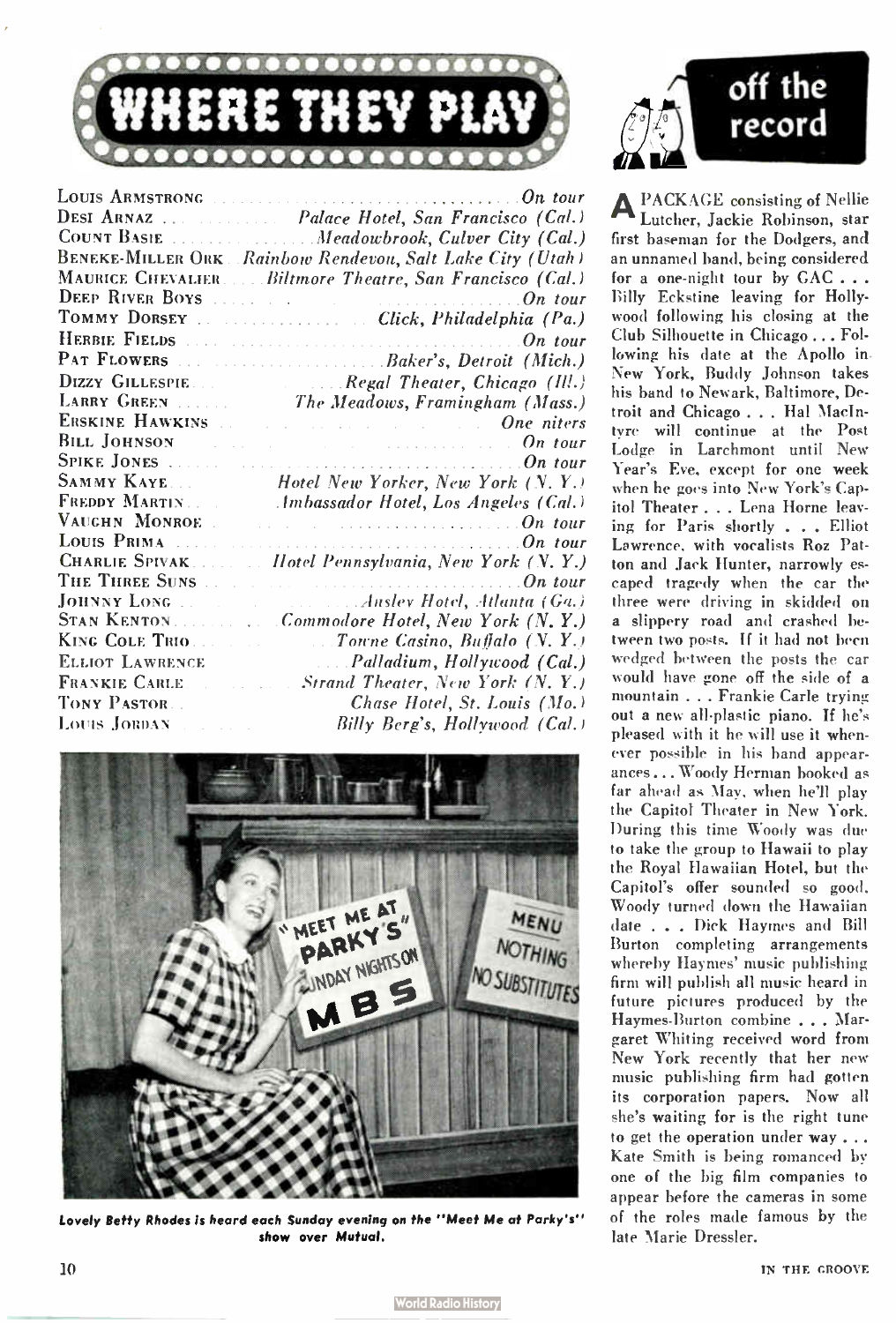

B EA WAIN and Andre Barauch have long since established themselves as "Mr. and Mrs. Music," which is the title of their station WMCA, New York, disc show .... Bea first gained recognition with Larry Clinton ... her recordings of such tunes as Deep Purple, My Reverie and many others, got her off to an early start at the age of eighteen.

Andre Barauch, long familiar to radio listeners for his announcing on such shows as "Your Hit Parade," "The Jack Benny Show,"

#### CLINTON BAND AT MEADOWBROOK

The new Larry Clinton band, which got under way at the Meadowbrook recently, will close the spot on the twenty-first of this month.

In the new band the leader plays vibes. The unusual instrumentation makes a departure with the present day band set-up. Clinton has 3 trombones, 1 trumpet, 2 saxes, and 4 rhythm.



Ted Weems (standing) gets a few tips on song penning from veteran Joe Howard. The picture, ''I Wonder Who's Kissing Her How" is based on Howard's life story.

and as a commentator for RKO Pathe News, had often wished for a chance to do a program with his wife, the beautiful Bea Wain . . . for the last year or so he's been doing just that, and with great success . . . the pair's listening audience is legion, and is increasing constantly.



### FIRST PIANO QUARTET PLAYS LECUONA MUSIC

THE FIRST Piano Quartet, one of the most unusual groups extant today, has been getting raves with its regular network broadcasts and concert appearances.

Representing the only ensemble of its kind, the four expert pianists have recorded six of the melodies of Ernesto Lecuona, Cuba's leading contemporary composer. The melodies, long favorites of listeners to the Quartet's radio show, are performed in exciting, original style.

The album is titled, "The Music of Ernesto Lecuona" (C-41). It is a double feature presentation containing three twelve-inch records. The selections recorded include: Malagueña, Danza Negra, Danza Lucumi, Andalucia, Aragonesa, Danza Del Los Nañigos and La Comparça,

### COMO NIXES TEN G BID

Although Perry Como recently turned down two separate bids for his talents for one night, each at ten thousand dollars, he has agreed to play a benefit for the " Musicians' Emergency Fund."

### RCA VICTOR ACTIVE WITH RE-ISSUES

In line with the great interest evidenced by the public in its records of yesterday, RCA Victor is releasing again several discs that were very successful when first issued and have since become standards.

Kicking off a policy which indicates great interest in this aspect of the record business, RCA Victor has made available once more the following records: By the Light of the Silvery Moon and Come and Get It, by Fats Waller, his Rhythm and the Deep River Boys; Well Git It! and I'll Be Seeing You, by Tommy Dorsey and his Orchestra, with a vocal by Frank Sinatra on the last mentioned side; Behind Those Swinging Doors and The Sheik of Araby, by Spike Jones and his City Slickers; Heart and Soul and Dodging the Dean, by Larry Clinton, with a Bea Wain vocal on the "A" side; Jingle Bells and Ida! Sweet as Apple Cider, by Glenn Miller, with Tex Beneke, Ernie Cáceres and the Modernaires doing the vocals on the first side, Tex singing on the reverse;  $What's$ the Use? and Jig in G by Emilio Caceres and his Club Aguila Orchestra on the "B" side and by his Trio on the reverse; Ragtime Cowboy Joe and Seems Like a Month of Sundays by Bernie Cummins and his Orchestra, and My Momma Don't Allow Me and Standing at Ïy Window, by Arthur "Big Boy" Crudup.



A recent Hollywood get-together saw Martin ( Freddy, left) meeting Martin (Tony).